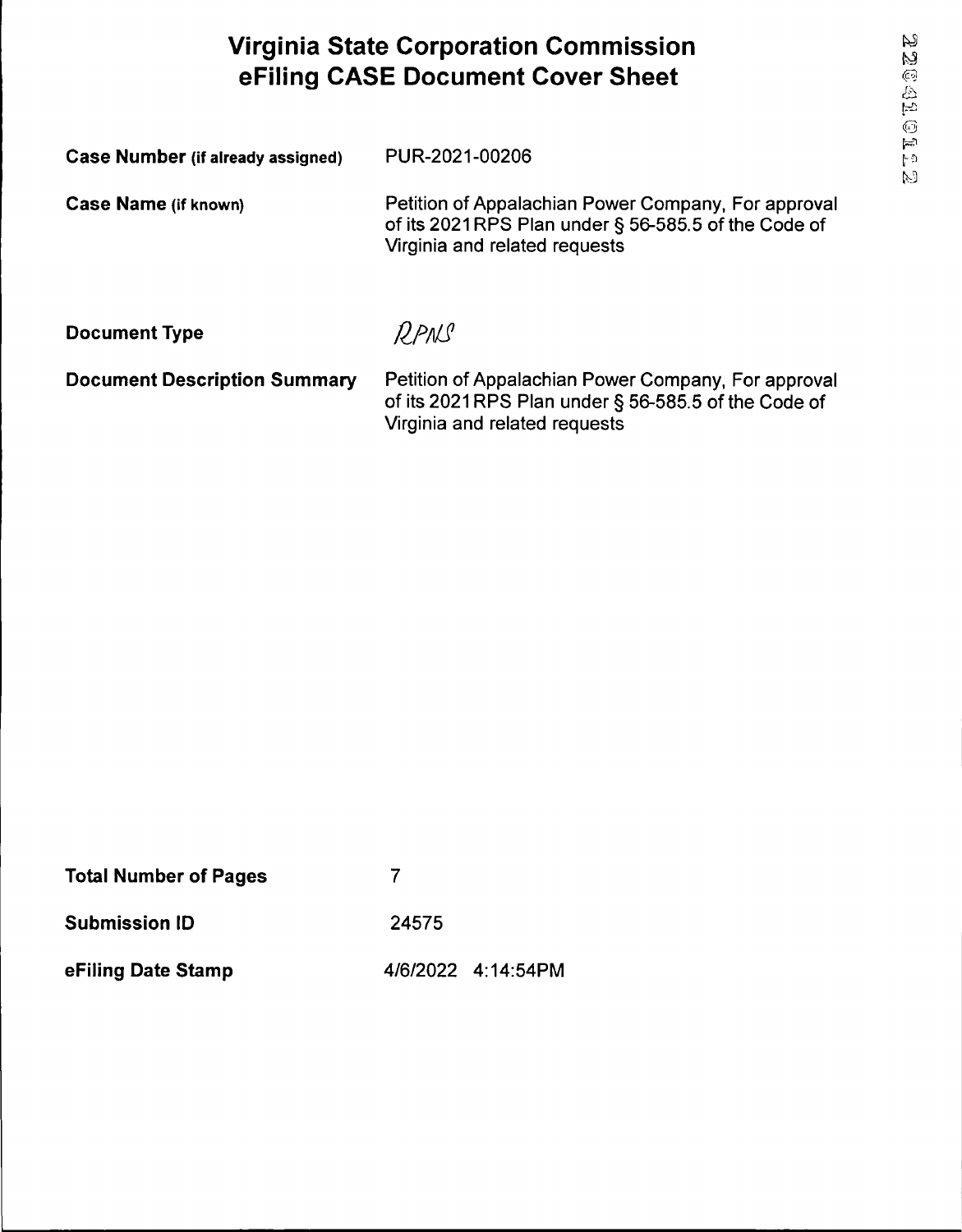

## *COMMONWEALTHof VIRGINIA Office ofthe Attorney General*

**Jason S. Miyares** Attorney General

April 6, 2022

202 N. Ninth St. Richmond, Virginia 23219 804-786-2071 FAX 804-786-1991 Virginia Relay Services 800-828-1120 7-1-1

### **VIA ELECTRONIC FILING**

Mr. Bernard Logan, Clerk c/o Document Control Center State Corporation Commission 1300 E. Main Street Richmond, Virginia 23219

#### **Re:** *Petition ofAppalachian Power Company, For approval ofits 2021 KPS Plan under § 56-585.5 ofthe Code of Virginia and related requests* **Case No. PUR-2021-00206**

Dear Mr. Logan:

Pursuant to Rule 170 of the Commission's Rules of Practice and Procedure and Paragraph 7 of the Hearing Examiner's Protective Ruling on February 11, 2022, in this matter, please accept the following Motion for Ruling on Confidentiality of Information on behalf of the Office of the Attorney General's Division of Consumer Counsel.

Thank you for your assistance in this matter.

Sincerely,

*/s/ C. Mitch Burton Jr.*

C. Mitch Burton Jr. Assistant Attorney General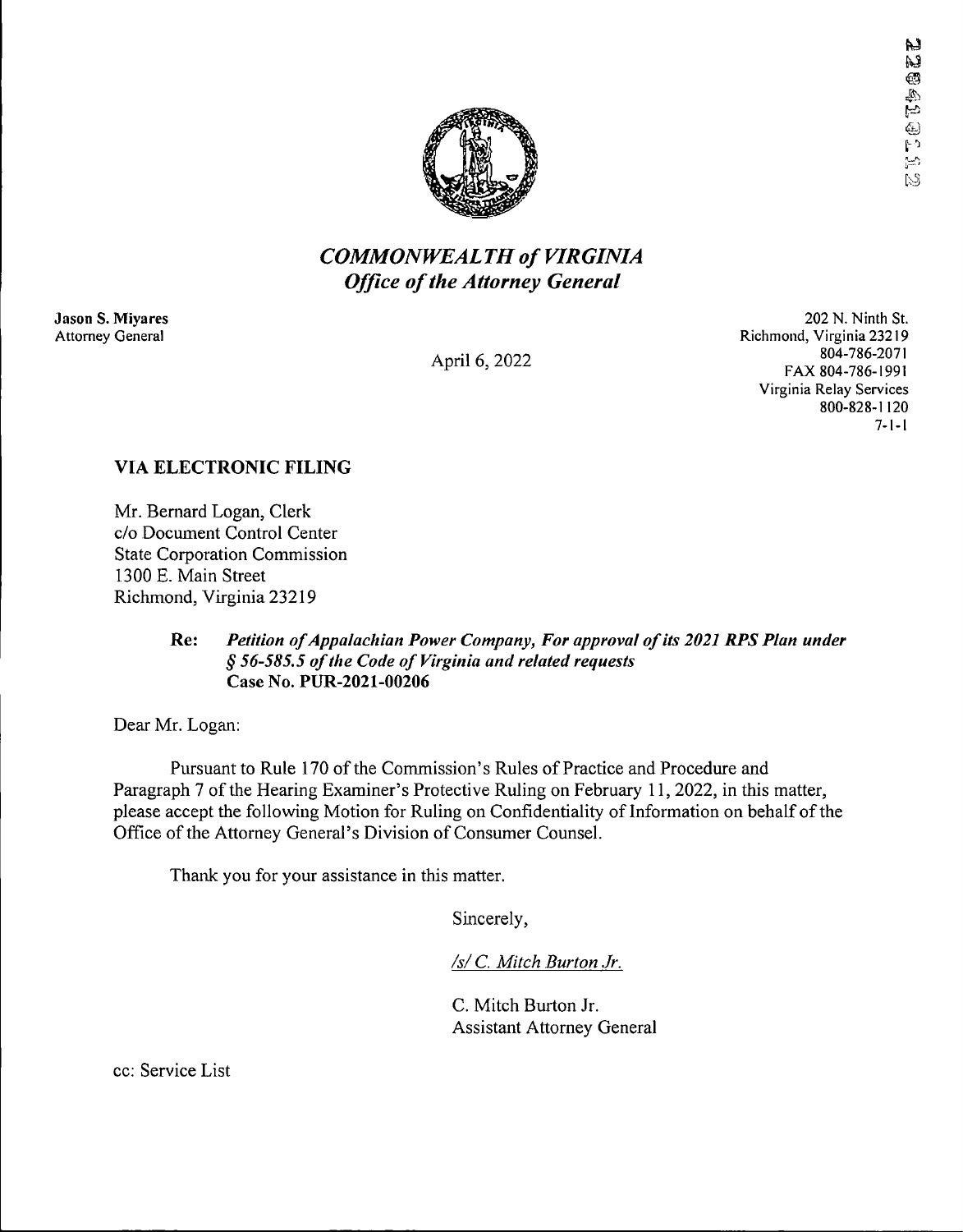#### **COMMONWEALTH OF VIRGINIA STATE CORPORATION COMMISSION**

#### **PETITION OF**

#### **APPALACHIAN POWER COMPANY CASE NO. PUR-2021-00206**

**Petition of Appalachian Power Company, For approval of its 2021 RPS Plan under § 56-585.5 ofthe Code of Virginia and related requests**

#### **MOTION FOR RULING ON CONFIDENTIALITY OF INFORMATION OF OFFICE OF THE ATTORNEY GENERAL, DIVISION OF CONSUMER COUNSEL**

On December 30, 2021, Appalachian Power Company ("APCo" or "Company") filed with the State Corporation Commission ("Commission") its Petition for a prudency review for the Company's 2021 renewable portfolio standard plan ("RPS Plan"). The Company simultaneously filed a Motion for Protecting Ruling and Additional Protective Treatment for Extraordinarily Sensitive Information ("Motion for Protective Ruling"). The Hearing Examiner's Protective Ruling and Additional Protective Treatment for Extraordinarily Sensitive Contract & Prices Information and RFP Results was entered on February 11, 2022 ("Protective Ruling").

Pursuant to Rule 170 of the Commission's Rules of Practice and Procedure ("Rule 170") and Paragraph 7 of the Protective Ruling ("Paragraph 7"), Consumer Counsel seeks a ruling by the Commission that certain information contained in the Petition be made public.

1. The Petition includes numerous schedules that APCo designated as Extraordinary Sensitive in their entirety. The schedules subject to Consumer Counsel's challenge ("Challenged Schedules") include:

• APCo EXTRAORDINARILY SENSITIVE Exhibit No. (WKC) Schedule I Project LCOE Summary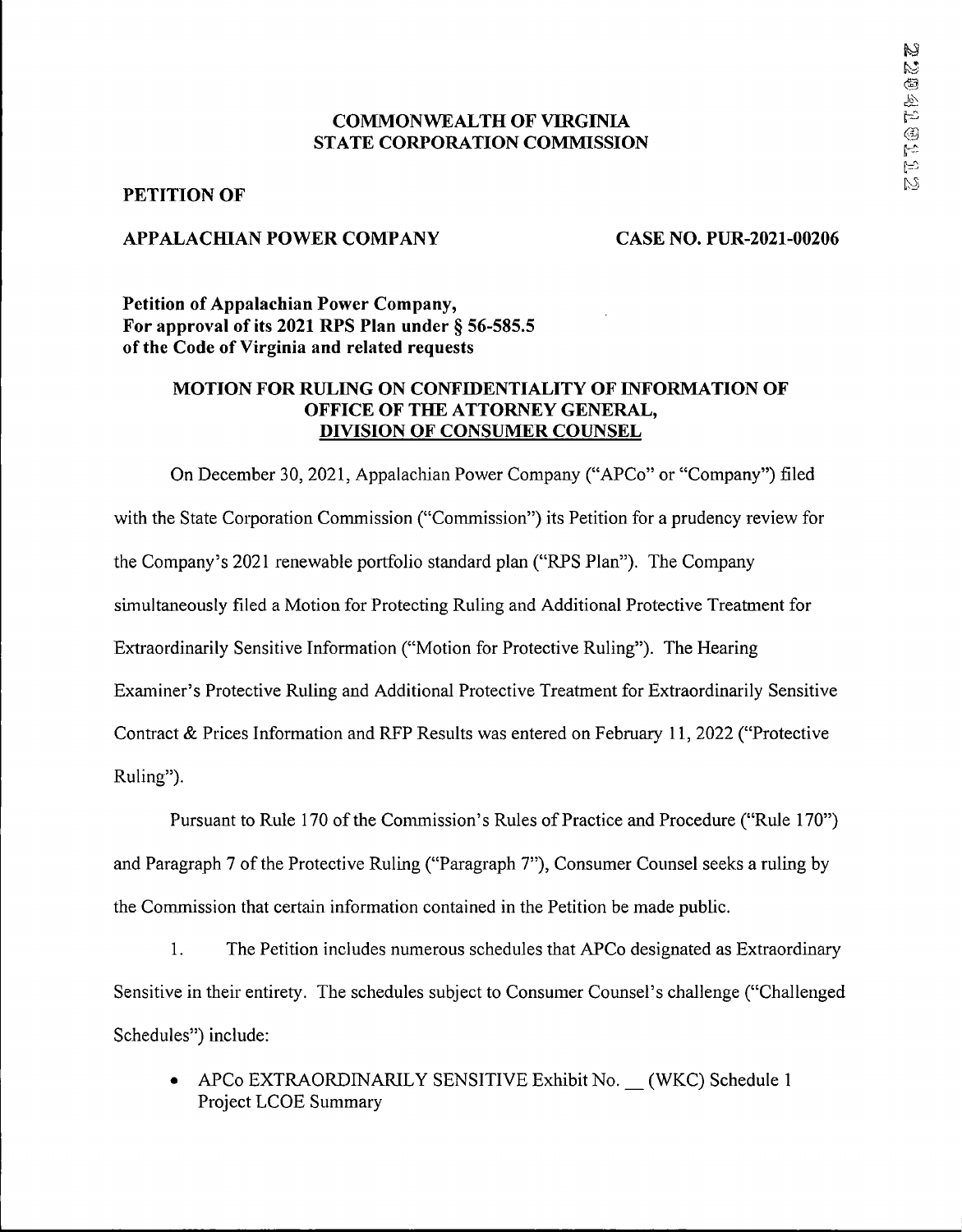- APCo EXTRAORDINARILY SENSITIVE Exhibit No. (WKC) Schedule 6 Economic Impact Study Summary- Firefly
- APCo EXTRAORDINARILY SENSITIVE Exhibit No. (AEJ) Schedule 15 Owned Renewable Facilities Total Installed Capital Cost
- APCo EXTRAORDINARILY SENSITIVE Exhibit No. (AEJ) Schedule 16 Amherst Capital and O&M Forecast
- APCo EXTRAORDINARILY SENSITIVE Exhibit No. (AEJ) Schedule 17 -Bedington Capital and O&M Forecast
- APCo EXTRAORDINARILY SENSITIVE Exhibit No. (AEJ) Schedule 18 Firefly Capital and O&M Forecast
- APCo EXTRAORDINARILY SENSITIVE Exhibit No. (AEJ) Schedule 19 Top Hat Capital and O&M Forecast
- APCo Exhibit No. (MMS) Extraordinarily Sensitive Schedule 1 Resource Recovery Percentage
- APCo Exhibit No. (MMS) Extraordinarily Sensitive Schedule 2 Amherst Cost of Service
- APCo Exhibit No. (MMS) Extraordinarily Sensitive Schedule  $3 Top$  Hat Cost of Service
- APCo Exhibit No. (MMS) Extraordinarily Sensitive Schedule 4 Firefly Cost of Service
- APCo Exhibit No. (MMS) Extraordinarily Sensitive Schedule  $5 -$ Bedington Cost of Service

2. There exists a presumption in favor of public disclosure. Mirroring the language ofRule 170, Paragraph 7 provides that, "[ujpon challenge, the information shall be treated as confidential pursuant to the Rules only where the party requesting confidential treatment can demonstrate to the satisfaction of the Commission or Hearing Examiner that the risk of harm of publicly disclosing the information outweighs the presumption in favor of public disclosure." A "presumption . .. operates to shift to the opposing party the burden of producing evidence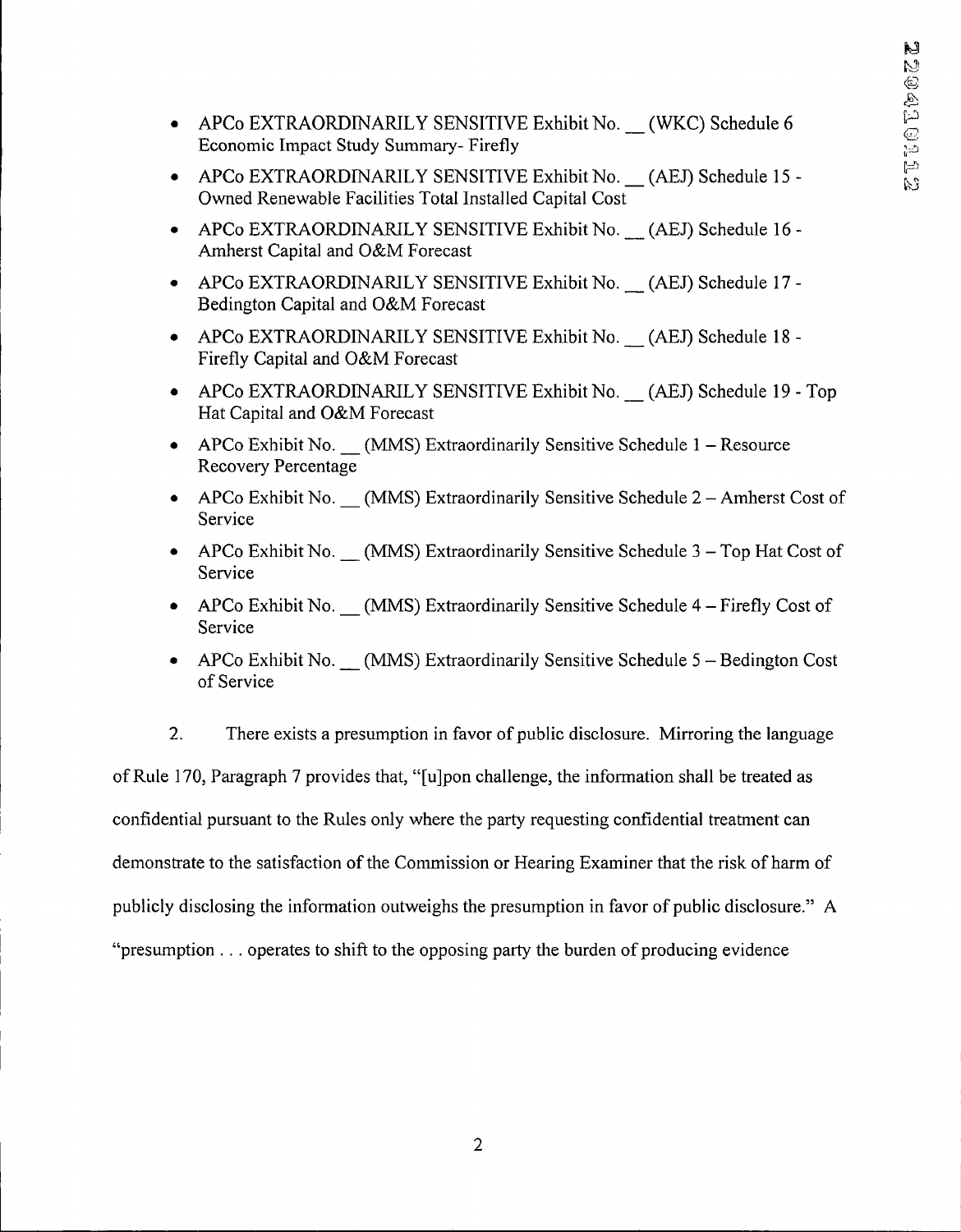tending to rebut the presumption."<sup>1</sup> In other words, a legal presumption weighs toward a specific conclusion unless proven otherwise.<sup>2</sup>

3. Thus, once information has been challenged pursuant to Rule 170 or Paragraph 7, the party requesting secrecy has the burden to make an affirmative showing, "to the satisfaction ofthe Commission," that such information must be shielded from the public based on a risk of harm that outweighs the presumption favoring disclosure.<sup>3</sup> Otherwise the information must be made public. If APCo does not file a response in opposition to this motion bearing its burden, the information shall become public by operation of Rule 170. Rule 170 does not require a movant to provide any justification as to why challenged information should be made public; the burden is on the party objecting to disclosure to demonstrate that the information may not be disclosed due to a specific and compelling risk of harm.

4. Beyond filing this challenge, Consumer Counsel is not obligated under the law or Commission Rules to demonstrate that the information contained in the Challenged Schedules should be made public. Nonetheless, Consumer Counsel is aware that information in the Challenged Schedules includes material that is typically treated as public in Commission proceedings. Pursuant to the terms of the protective ruling requested by APCo in this case, APCo is now under an obligation to respond, and the Company's response *shall*

> (1) describe each document and all information, such description to include the character and contents of each document and all information to the extent reasonably possible without disclosing the Confidential Information;

i *Martin v. Phillips,* 235 Va. 523, 526, 369 S.E. 2d 397, 399 (1988).

 $2/d$ 

<sup>3</sup> Rule 170.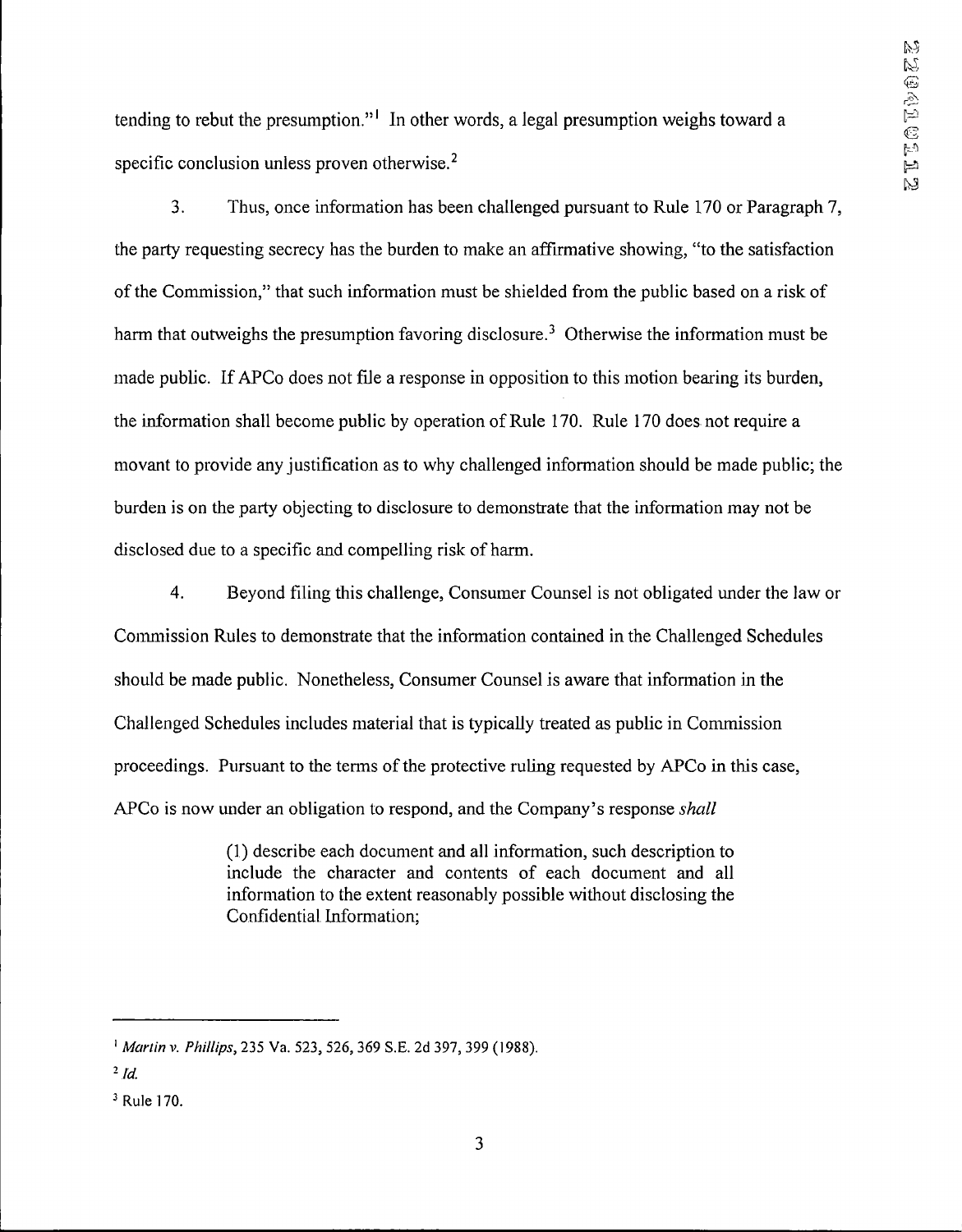(2) explain in detail why the information requires confidential treatment; and

(3) describe and explain in detail the anticipated harms that might be suffered as a result of the failure of the document to be treated as confidential.4

5. In explaining the need for confidential and extraordinary protection of materials included in the Challenged Schedules, APCo is also under a duty to "separate to the fullest extent practicable non-confidential documents, materials and information from Confidential Information and to provide the non-confidential documents, materials and information without restriction."<sup>5</sup> This requirement underlines why the Company must explain in detail the "character and contents of each document" to ensure that necessary redactions are done in a manner that avoids the over-redaction of non-confidential information that is mixed among potentially confidential information.

Respectfully submitted.

DIVISION OF CONSUMER COUNSEL OFFICE OF THE ATTORNEY GENERAL

*/s/ C. Mitch Burton Jr.*

lason S. Miyares Attorney General

Steven G. Popps Deputy Attorney General

C. Meade Browder, Jr. Senior Assistant Attorney General

C. Mitch Burton, Jr. John E. Farmer, Jr. Assistant Attorneys General

<sup>4</sup> Protective Ruling at P (7)(a).

*<sup>5</sup> Id.* atP 12.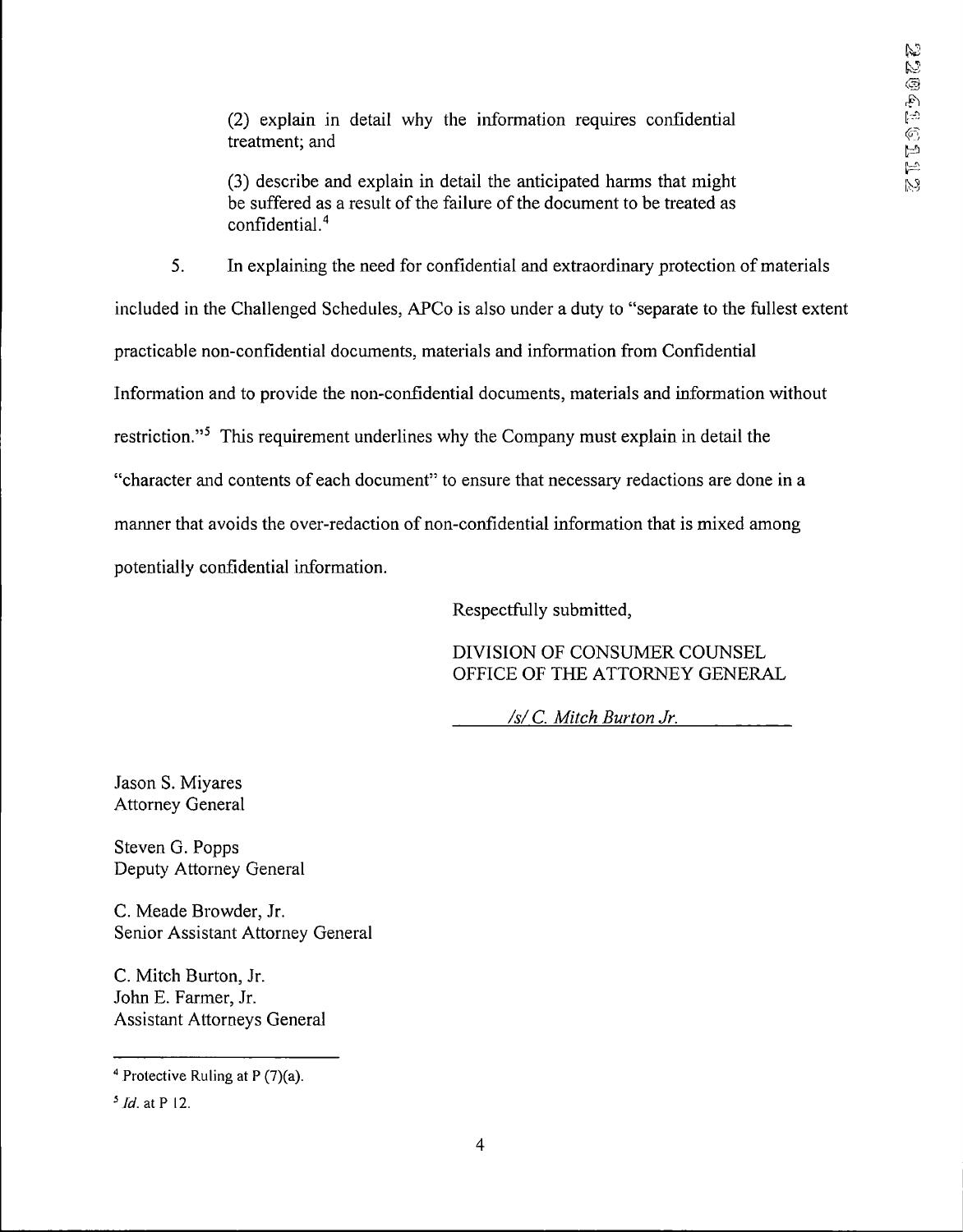**COMMONWEALTH OF VIRGINIA**<br>COMMONWEALTH OF VIRGINIA<br>OFFICE OF THE ATTORNEY GENERAL OFFICE OF THE ATTORNEY GENERAL 202 North Ninth Street  $\sim 10$ Richmond, Virginia 23219 (804) 786-2071

April 6, 2022

 $\bar{z}$ 

 $\bar{z}$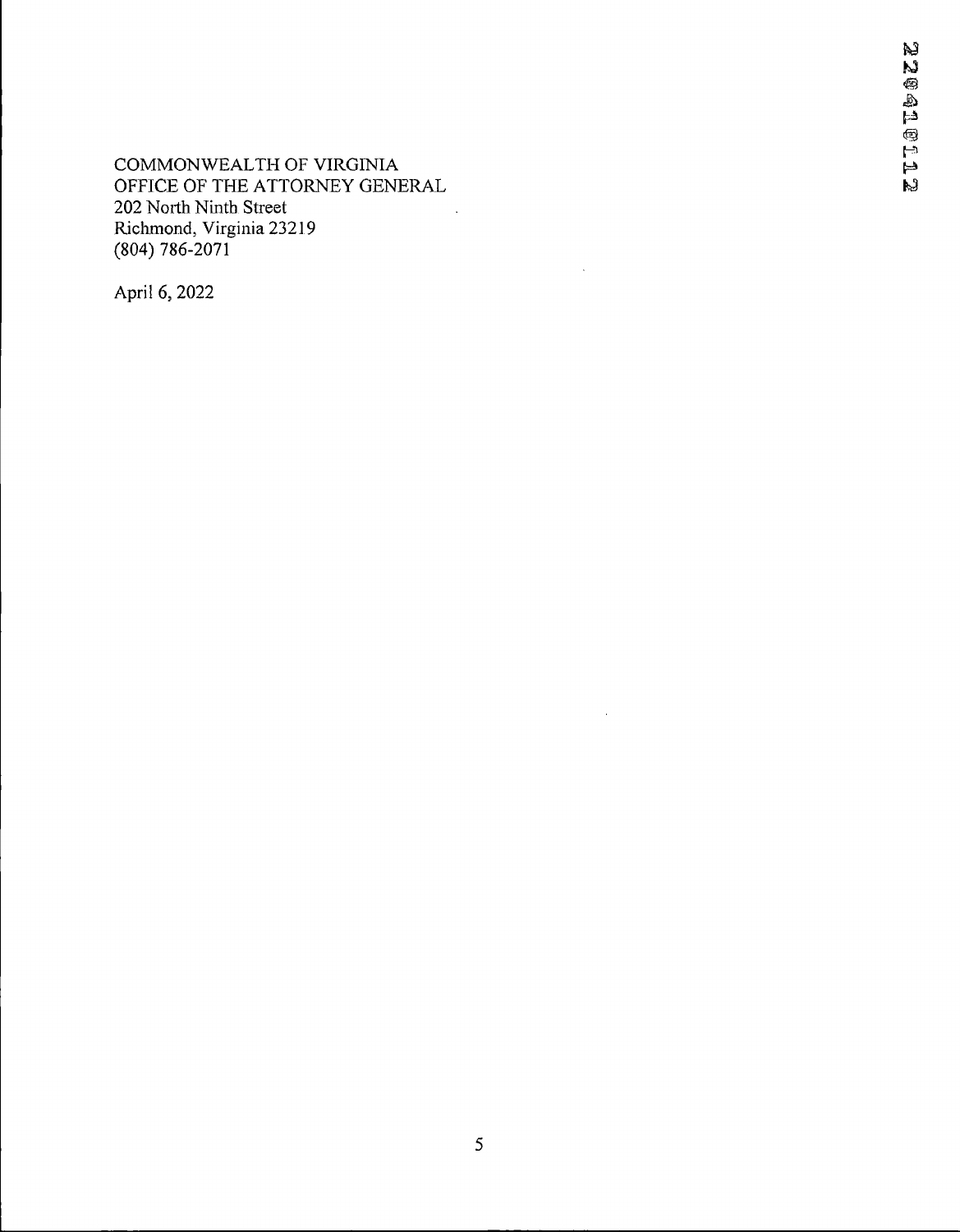#### **CERTIFICATE OF SERVICE**

I hereby certify that a true copy of the foregoing was served on April 6, 2022 by electronic mail to:

William H. Chambliss, Esquire Kiva B. Pierce, Esquire Office of General Counsel State Corporation Commission P.O.Box 1197 Richmond, Virginia 23218 William.Chambliss@scc.virginia.gov Kiva.Pierce@scc.virginia.gov

Noelle J. Coates, Esquire American Electric Power Service Corporation 3 James Center 1051 East Cary Street, Suite 1100 Richmond, Virginia 23219 njcoates@aep.com

James R. Bacha, Esquire American Electric Power Service Corporation <sup>1</sup> Riverside Plaza Columbus, Ohio 43215 jrbacha@aep.com

William C. Cleveland, Esquire Nathaniel H. Benforado, Esquire Josephus Allmond, Esquire Southern Environmental Law Center 120 Garrett Street, Suite 400 Charlottesville, Virginia 22902 wcleveland@selcva.org nbenforado@selcva.org jallmond@selcva.org

Elaine S. Ryan, Esquire Sarah R. Bennett, Esquire McGuireWoods LLP Gateway Plaza 800 E. Canal Street Richmond, Virginia 23219 eryan@mcguirewoods.com sbennett@mcguirewoods.com

Timothy E. Biller, Esquire James G. Ritter, Esquire Hunton Andrews Kurth LLP Riverfront Plaza, East Tower 951 East Byrd Street Richmond, Virginia 23219 TBiller@HuntonAK.com RitterJ@HuntonAK.com

Edward L. Petrini, Esquire S. Perry Coburn, Esquire Timothy G. McCormick, Esquire Dannieka N. McLean, Esquire Christian & Barton, L.L.P. 901 E. Cary Street, Suite 1800 Richmond, VA 23219 epetrini@cblaw.com pcobum@cblaw.com tmccormick@cblaw.com dmclean@cblaw.com

Paul E. Pfeffer, Esquire Lisa R. Crabtree, Esquire Dominion Energy Services, Inc. Riverside 2, Legal 120 Tredegar Street Richmond, Virginia 23219 paul.e.pfeffer@dominionenergy.com lisa.r.crabtree@dominionenergy.com

Matthew L. Gooch, Esquire William T. Reisinger, Esquire ReisingerGooch, PLC 1108 E. Main Street, Suite 1102 Richmond, Virginia 23219 matt@Reisingergooch.com will@Reisingergooch.com